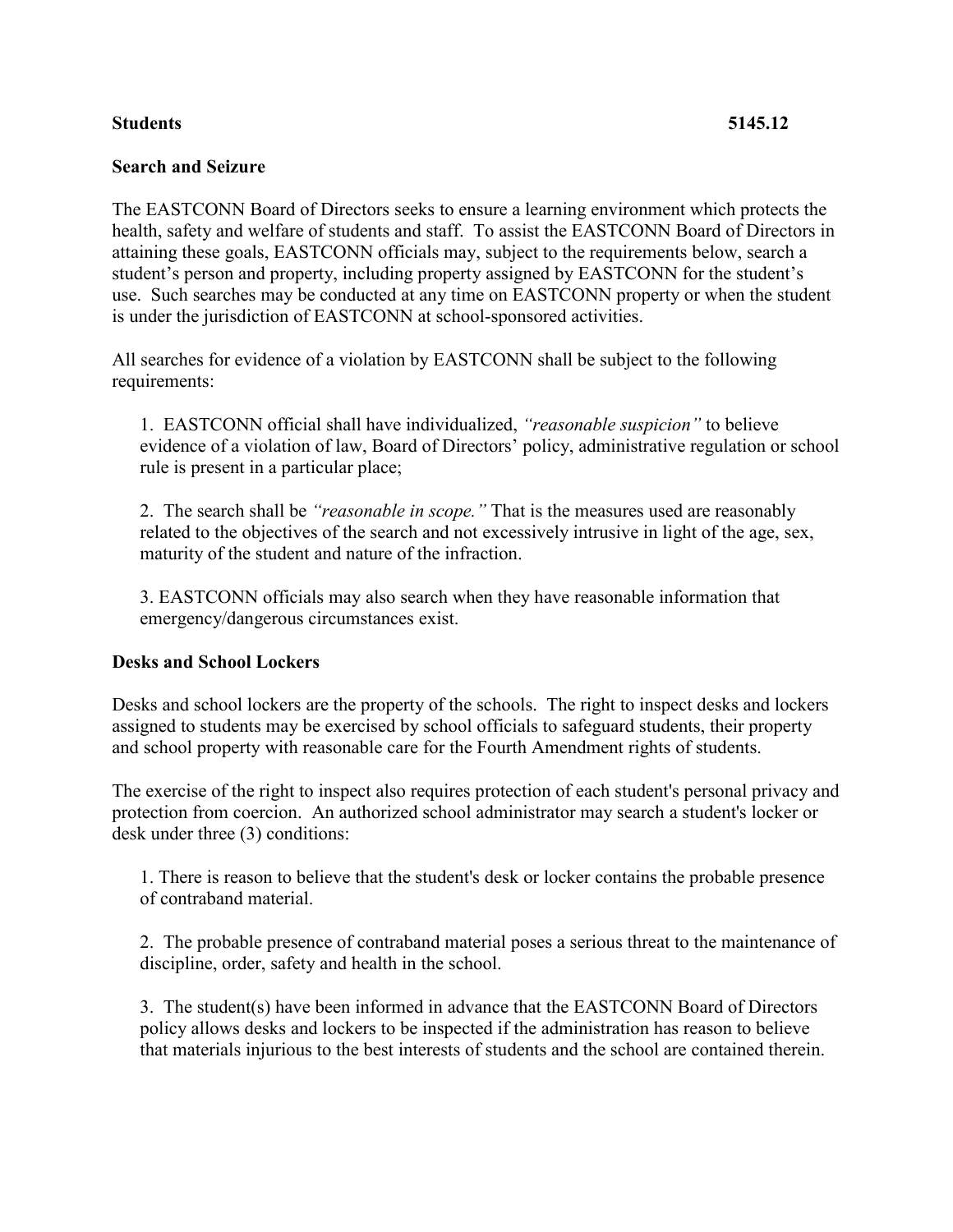Use of drug-detection dogs and metal detectors, or similar detective devices may be used only on the express authorization of the EASTCONN Board of Directors and/or the EASTCONN Executive Director.

EASTCONN officials may seize any item which is evidence of a violation of law, Board of Directors' policy, administrative regulation or school rule, or which the possession or use of is prohibited by such law, policy, regulation or rule.

## **Student Search**

A student may be searched if there are reasonable grounds for suspecting that the search will turn up evidence that the student has violated or is violating either the law or the rules of the school the scope of the search must be reasonably related to the objectives of the search and the nature of the infraction.

Students may be searched by law enforcement officials on school property or when the student is under the jurisdiction of EASTCONN upon the request of the law enforcement official. Such requests ordinarily, shall be based on warrant. The school Principal or designee will attempt to notify the student's parents in advance and will be present for all such searches.

Strip searches shall not be conducted by school authorities. All searches by the Principal or his/her designee shall be carried out in the presence of another adult witness.

#### *Alternate position regarding strip searches:*

A strip search is a search that requires a student to remove any or all of his or her clothing, other than an outer coat or jacket. If the Principal or his/her designee believes it is necessary to conduct a strip search of a student, the school official may do so only if the search is authorized in advance by the EASTCONN Executive Director or EASTCONN's attorney. The only exception to this rule requiring advanced authorization is when the school official believes there is an emergency situation that could threaten the safety of the student or others.

Strip searches may only be conducted by an authorized school official of the same sex as the student being searched and in the presence of another EASTCONN professional employee who is also of the same sex as the student. In every case, the school official conducting a strip search must have probable cause, not simply reasonable cause, to believe the student is concealing evidence of a violation of law or EASTCONN policy or rules. In addition, before conducting a strip search, the school official must consider the nature of the alleged violation, the student's age, the student's record and the need for such a search. Prior to conducting a strip search, the Principal or his/her designee shall consider whether the contraband sought poses an element of dangerousness and if there is any indication that the contraband is being secreted in the specific place to be searched.